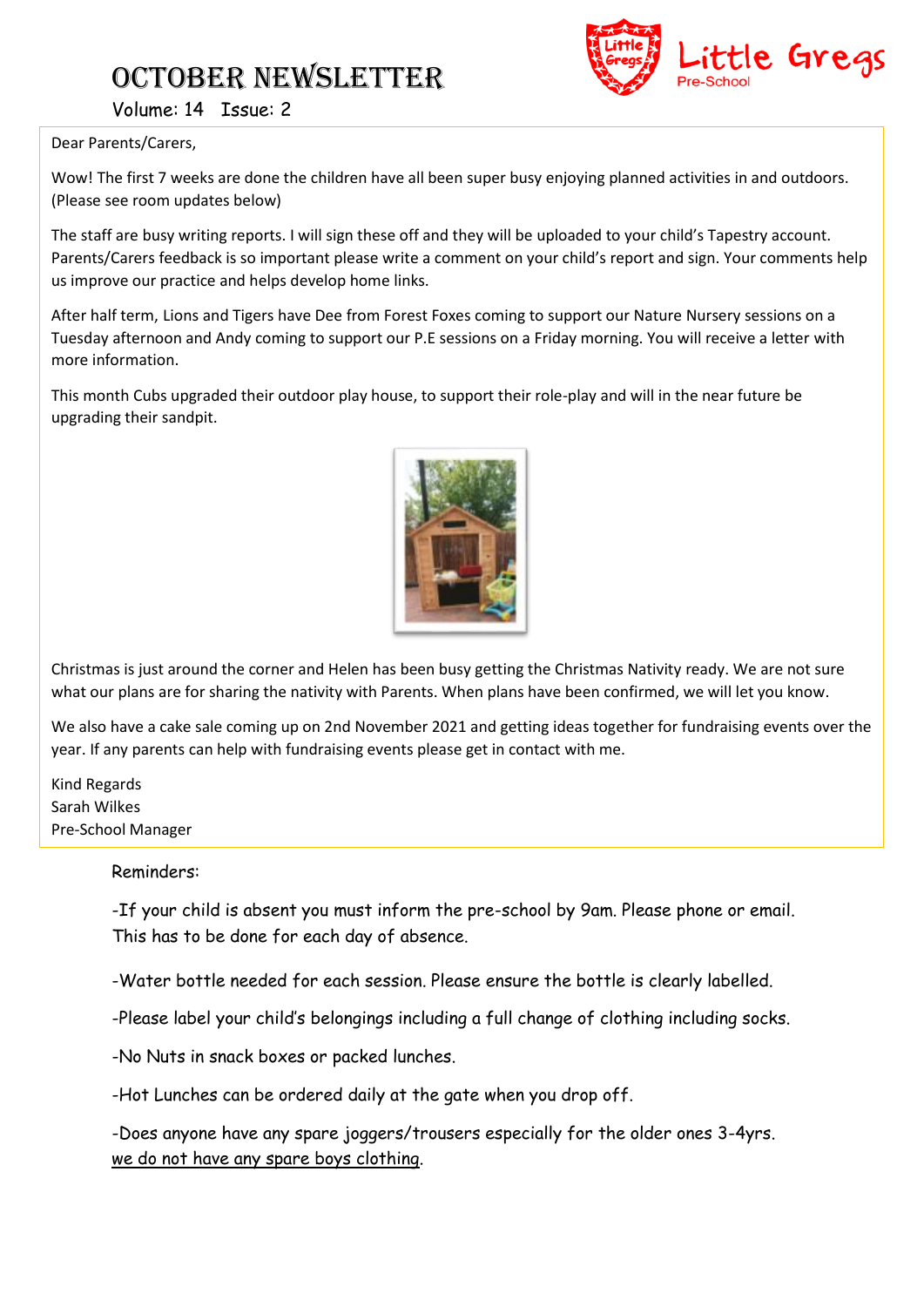## October NEWSLETTER



Volume: 14 Issue: 2

| Dates for the Diary              |                                                           |
|----------------------------------|-----------------------------------------------------------|
| Last Day of Term                 | Friday 22 <sup>nd</sup> October 2021                      |
| Half Term                        | Monday 25 <sup>th</sup> - Friday 29 <sup>th</sup> October |
|                                  | 2021                                                      |
| Return to Pre-School             | Monday 1st November 2021                                  |
| End of Autumn Term               | Friday 17 <sup>th</sup> December 2021                     |
| Dee from Forest Foxes to start   | Tuesday 2 <sup>nd</sup> November 2021                     |
| <b>Nature Nursery Sessions</b>   |                                                           |
| Cake Sale                        | Tuesday 2 <sup>nd</sup> November 2021                     |
| Andy to start P.E Sessions       | Friday 5 <sup>th</sup> November 2021                      |
| End of Autumn Term               | Friday 17 <sup>th</sup> November 2021                     |
| Teacher Training Day - Closed to | Tuesday 4th January 2022                                  |
| Children                         |                                                           |
| Return to Pre-School             | Wednesday 5 <sup>th</sup> January 2022                    |

### **Cubs**

Our new Cubs have settled very well into pre-school, and are now familiar with our routines and boundaries. Due to the revised EYFS Curriculum, the Cubs are trying to primarily focus on your children's speech and language development. As a result, we have been singing lots of nursery rhymes and reading many stories, whilst encouraging children to tell us what they can see in the pictures.

Nature nursery is a big favourite with everyone. We always see the chickens and look to see how many eggs they have laid. We encourage lots of different physical activities such as climbing in and out of the huge tractor tyre, balancing, walking up and down the steps of our bridge, and tackling the tight rope.

Recently we have enjoyed lots of autumn activities, e.g. leaf printing, making leaf crowns, conker rolling and making jam tarts!

As we come to the end of our first half term, we are really noticing children using more language in their play and being able to express their needs. Some social play is beginning between some of our Cubs.

We do send a weekly observation out on Tapestry that we hope you enjoy!

Please can Cubs children have wellies at pre-school as we do enjoy going out in all weather.

From

Cubs Team.